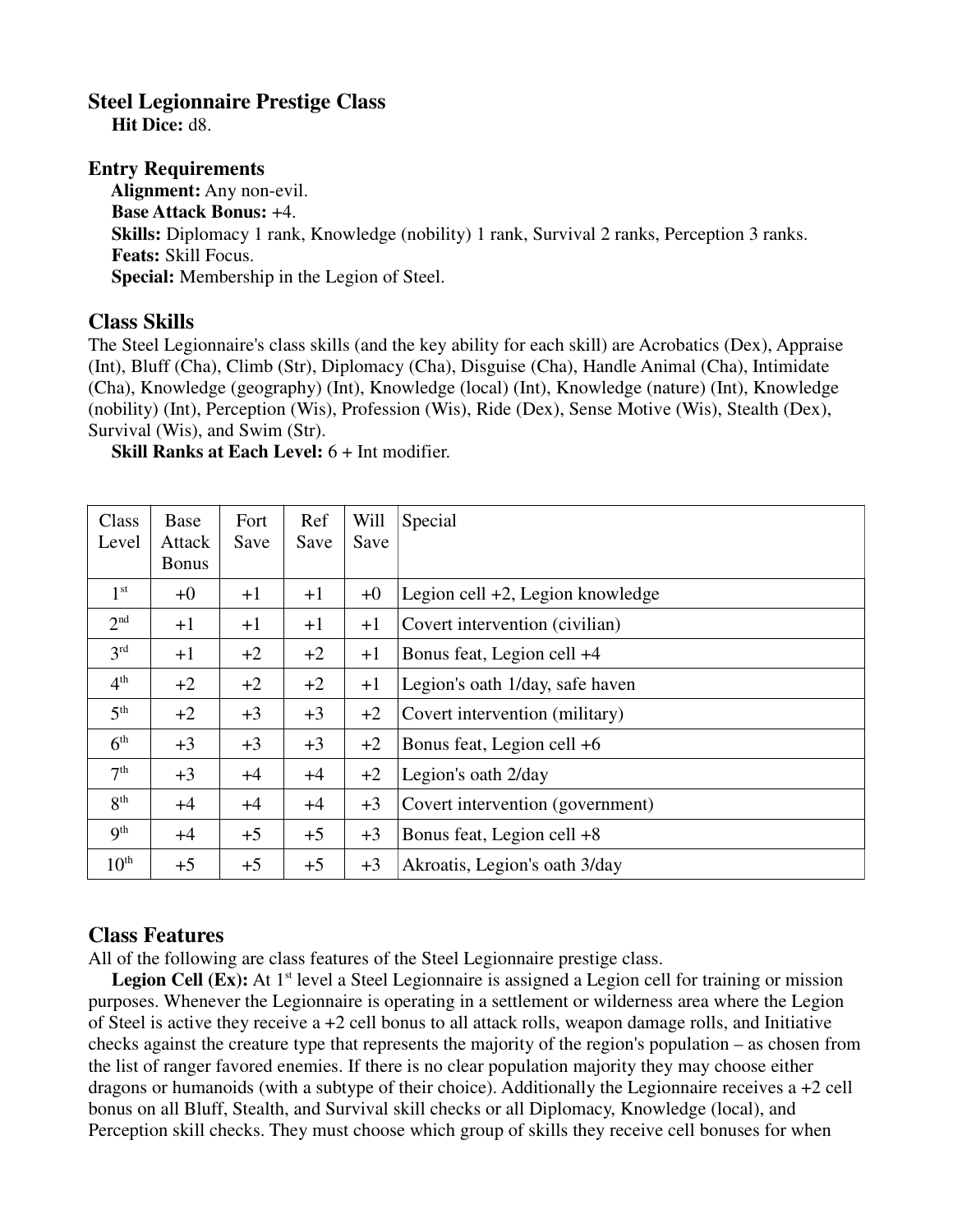they begin operations in that area. Once decided these bonuses cannot be changed until the Legionnaire leaves that region for at least seventy-two hours.

 If there is no Legion cell operating in the region that the Legionnaire is currently aware of, but the party contains at least one additional member of the Legion of Steel, those Legionnaires count as a active cell in the region for purposes of choosing and receiving cell bonuses.

At  $3<sup>rd</sup>$  level and every three levels thereafter ( $6<sup>th</sup>$  and  $9<sup>th</sup>$  level), the Legionnaire's cell bonuses increase by +2. These bonuses do not stack with any similar bonuses from a ranger's favored enemy or favored terrain abilities. They simply use whichever number is higher.

**Legion Knowledge (Ex):** At 1<sup>st</sup> level a Steel Legionnaire chooses two of the following four skills: Knowledge (geography), Knowledge (local), Knowledge (nature), or Knowledge (nobility). These skills are always class skills for the Legionnaire. They receive an insight bonus equal to half their Legion class levels to these two knowledge skills.

**Covert Intervention (Ex):** At 2<sup>nd</sup> level a Steel Legionnaire operating with a Legion cell that has been established in a region for at least twenty-four hours gains a +2 circumstance bonus to all Bluff and Disguise checks when trying to pass themselves off as a commoner or local. At 5<sup>th</sup> level these bonuses apply to any attempts to pass themselves off as a member of the city guard, militia or other local military organization. At  $7<sup>th</sup>$  level these bonuses apply to any attempts by the Legionnaire to pass themselves off as a member of local government or nobility.

 If neither the Legionnaire or their cell is discovered in the first seventy-two hours of operation by the local military or government, they may attempt a Bluff check based on the community size of the settlement (DC 30 for a thorp or hamlet, DC 25 for a village or small town, DC 20 for a large town or small city, DC 15 for a large city or metropolis). If the Legionnaire's Bluff check is successful, all members of their Legion cell receive a +2 circumstance bonus on all attack rolls, skill checks, and initiative checks against one notable NPC listed in the settlement's stat block and any underlings or followers in their chain of command for the next twenty-four hours. At that point the element of surprise is lost and the process must be started over again.

 If the check is a failure, the Legionnaire may not attempt the Bluff check again for another seventytwo hours (or the target is replaced). Only one Bluff check per Legion cell may be attempted per convert intervention.

**Bonus Feat:** At 3<sup>rd</sup> level, 6<sup>th</sup> level, and 9<sup>th</sup> level, a Steel Legionnaire may select a bonus feat. These feats must be taken from the following list: Diehard, Great Cleave, Greater Weapon Focus, Lookout, Mounted Archery, Outflank, Paired Opportunist, Precise Shot, Precise Strike, Shield Wall, Spirited Charge, and Swap Places. A Legionnaire need not have the prerequisites normally required for these feats to select them.

Legion's Oath (Ex): At 4<sup>th</sup> level, a Steel Legionnaire may utter a cry of solidarity as a swift action once per day to allow their allies to re-roll any failed saving throw against an ongoing condition. A bonus equal to the Legionnaire's current Charisma modifier is added to that new saving throw (to a minimum of +0). This bonus applies to any new saving throws their allies must make against the cause of that conditions for one additional round after the first. This ability may be used twice per day at  $7<sup>th</sup>$ level and three times per day at  $10<sup>th</sup>$  level.

 An ally must be able to hear the Legionnaire for this ability to have any effect, and is language dependent.

**Safe Haven (Ex):** At 4<sup>th</sup> level, a Steel Legionnaire can quickly establish a secure and defensible location upon arrival in a settlement for a number of individuals equal to their character level plus their Wisdom modifier. These individuals gain a circumstance bonus equal to the character's Steel Legionnaire class levels on all Stealth checks to avoid being found by authorities and searchers while hidden.

 Establishing a safe haven requires a successful Perception check, with the DC dependent on the size of the community – Thorp, Hamlet or Village 30; Small or Large Town 25; Small or Large City 20;